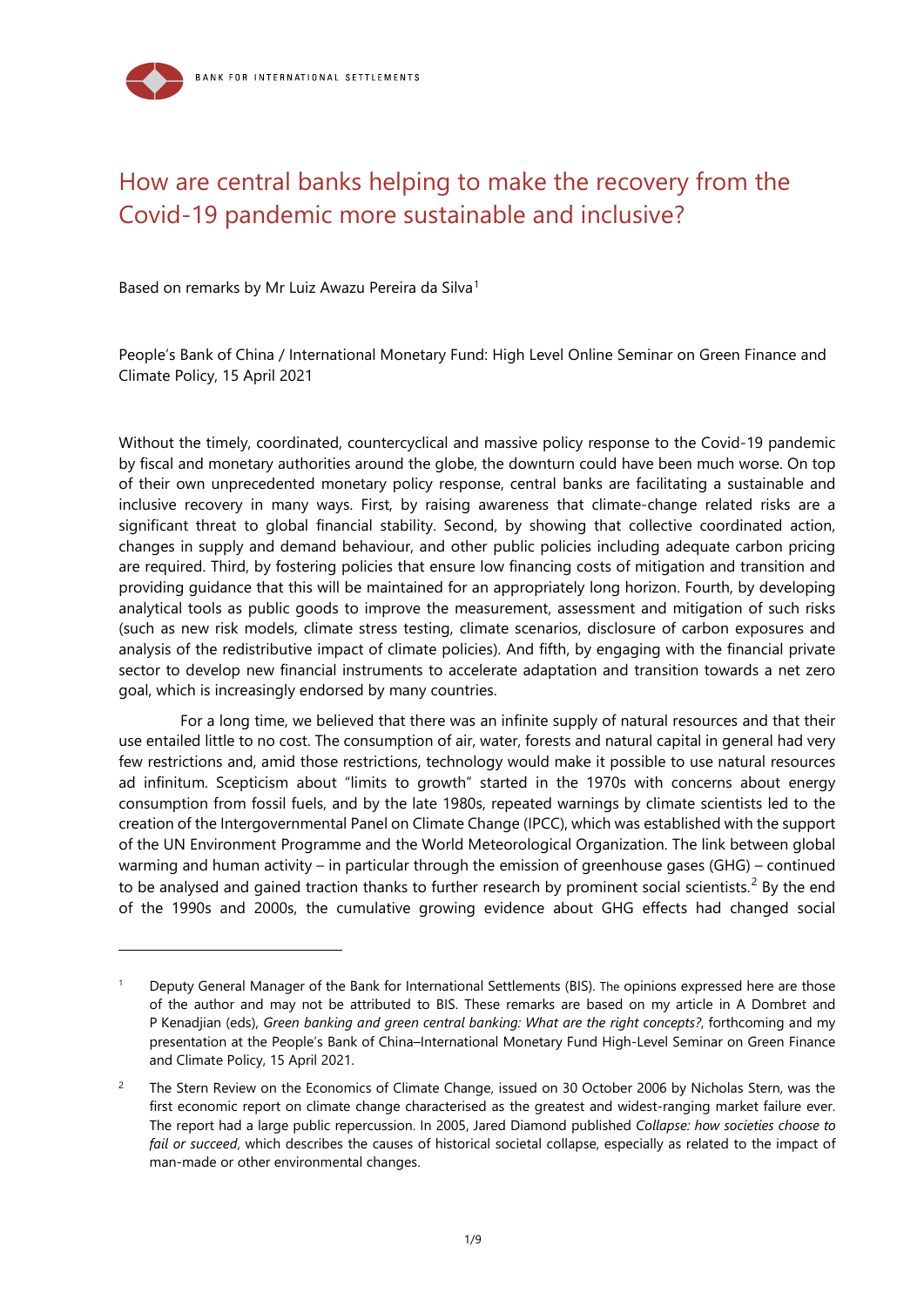

awareness of the risks related to climate change, the sustainability of the way we produce and consume, and the need for transitional solutions to a less risky, carbon-based economy, for all. Finally, this evolution of mindsets received further support, especially after the Global Financial Crisis, amongst the central banking community<sup>[3](#page-1-0)</sup>.

The reasons for central banks to become involved with climate change had to overcome two extreme viewpoints. On the one hand, by limiting its involvement a central bank was simply respecting its strict explicit mandate and preserving its independence. On the other hand, central banks were summoned to involve themselves even with no explicit mandate since they would be acting on a greater-than-the-Global Financial Crisis "emergency". De facto, many central banks have since pragmatically been addressing many climate issues interpreted within their mandates, while also recognising that there is no silver bullet against global warming and that they alone cannot mitigate all climate change-related risks.

Indeed, the impact of climate change directly undermines the objectives of most central bank mandates. Financial stability is potentially threatened by severe weather events, with massive losses of capital related to physical and transitional climate change-related risks. Moreover, price and macroeconomic stability are affected by climate change-related shocks and uncertainty, including food prices, shortages, mass migration, savings, lower employment and financial crises. Finally, and more importantly, central banks need to take into account rapid changes taking place in the real economy and financial sector. Both are moving faster than the official sector: demand is increasing among investors and consumers for greater commitments to sustainability, transparency and consistency; and the supply of green portfolios is growing, coupled with an evolving taxonomy, a higher volume of green financial assets, and an increased appetite to hold and manage them.

## "The green swan" contribution to the debate: it *is* about risk!

The publication *The green swan: central banking and financial stability in the age of climate change*<sup>[4](#page-1-1)</sup> tried to move the climate change debate in the financial sector from an ethical to a risk-based discussion. The metaphor was inspired by Nassim Nicholas Taleb's black swans during the Global Financial Crisis – they represented the exceptional and rare nature of a sequence of financial meltdowns that nevertheless created a global financial crisis. A green swan also represents an event, but one that is *bound* to happen because it is the result of climate change and is therefore, according to today's science, a quasi-certainty. When and in what form the event will take place are unknown. However, in recent years we have seen numerous, glaringly obvious manifestations of these growing risks, including those related to natural weather catastrophes. In addition, cases of zoonosis – which can spark pandemics such as the one our world is currently witnessing – are also the result of the destruction of animals' natural habitat and the loss of biodiversity. The Covid-19 pandemic, which has paralysed the global economy over the last year, serves

<span id="page-1-0"></span> $3$  In a seminal 2015 speech, "Breaking the tragedy of the horizon – climate change and financial stability", Mark Carney stated that "[c]limate change is the Tragedy of the Horizon" and that "once climate change becomes a defining issue for financial stability, it may already be too late".

<span id="page-1-1"></span><sup>4</sup> P Bolton, M Després, L Pereira da Silva, F Samama and R Svartzman, *The green swan: central banking and financial stability in the age of climate change*, Bank for International Settlements and Banque de France, 2020.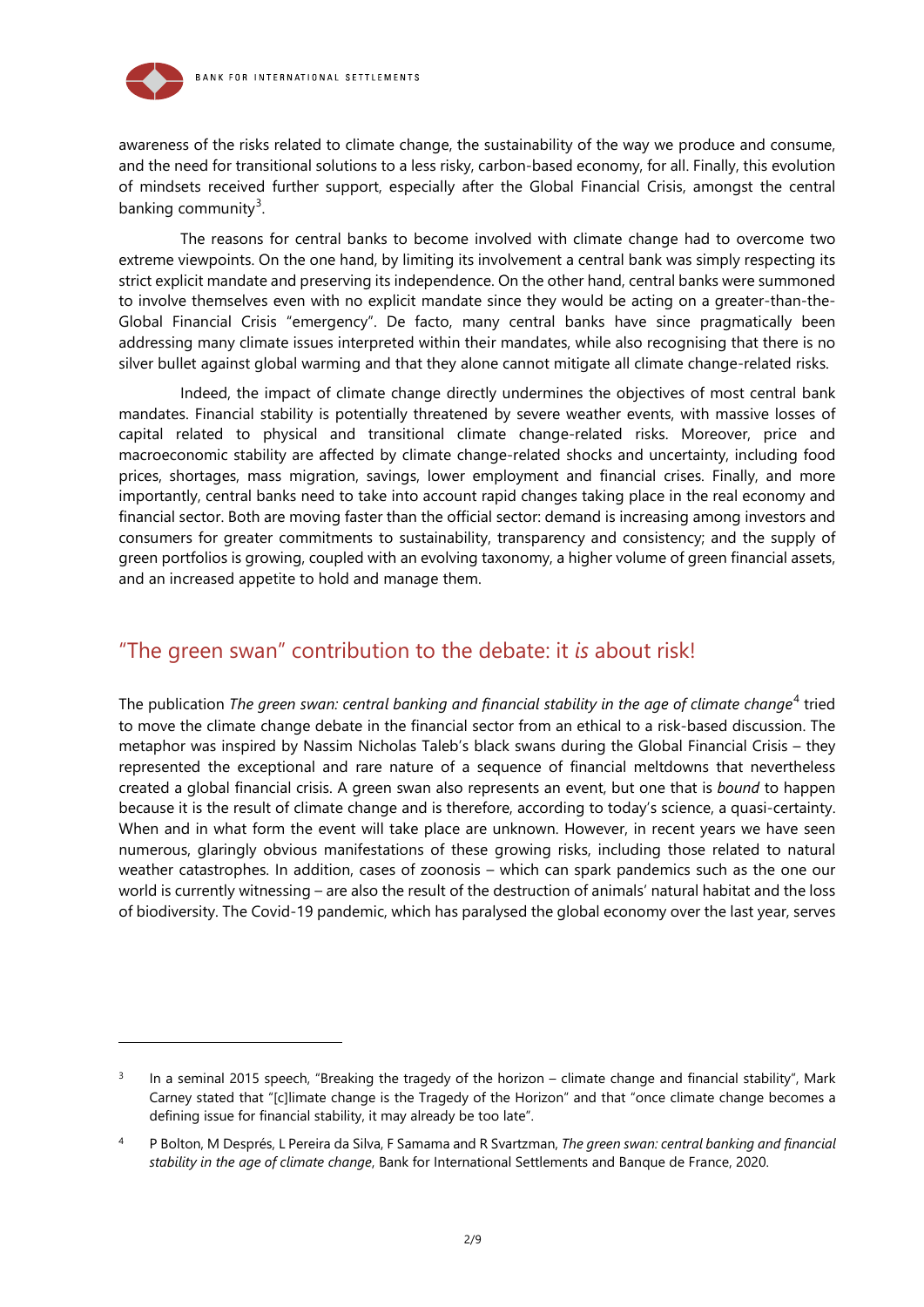

1

as a useful illustration of how expected events related to climate change, albeit unfolding at a very slow pace, can materialise suddenly and accelerate dramatically.<sup>[5](#page-2-0)</sup>

The messages in *The green swan* come directly from today's best science. First, climate change calls for an epistemological rupture in risk models, breaking away from: (i) Gaussian distributions of risk (with fat tails or not); (ii) the linearity of transmissions of climate change-related risks; and (iii) the convenient extrapolation of the consequences of these events using historical data. Second, the best science warns us of: (i) the quasi-certainty of the occurrence of climate change-related catastrophic material and human losses; and (ii) the crossing for our societies of irreversible tipping points if we emit GHGs beyond the 420 billion tonne threshold of  $CO<sub>2</sub>$  equivalents. Indeed, the latest IPCC reports calculate that this emission budget is the maximum limit (at the 66% confidence level) for average temperatures on the planet to grow by less than 1.5°C. In a nutshell, *The green swan* alerted us to the reality that, given these risks, the "wait-and-see" attitude behind our benign neglect is itself very risky.

*The green swan* highlights that the risk of waiting too long is not worth taking, and that we need to act even in spite of radical uncertainty because climate change-related risks are asymmetrical. That is, we are faced with the quasi-certainty of incurring huge future losses versus paying a small mitigation cost today. Therefore, it is better to prevent risks, to insure against future losses and to build buffers now even in the absence of supportive optimal carbon pricing, better models than our integrated assessment models (IAMs), other models in a general equilibrium framework or even an ideal understanding of all the ramifications of climate change. We also need to act by moving towards financing the transition to a less carbonised economy and thinking about its complex coordination issues. There is no entity within society that can perform this transition by itself, no matter its influence – be it central banks, governments, global banks or private firms. We must work together for the common good – *all hands on deck*.

## How central banks are and *should continue* contributing: providing public goods on climate change-related risks, and fostering global and local coordination

Beyond promoting awareness and building consensus, central banks are providing guiding frameworks for the public and private financial sector and civil society. The Network for Greening the Financial System (NGFS), which regroups the community of central banks and supervisors, has been instrumental in offering such public goods. In addition, public interventions by central bank Governors have been explicit about the importance of climate change for central banks in both advanced and emerging economies.<sup>[6](#page-2-1)</sup>

<span id="page-2-0"></span><sup>5</sup> See L Pereira da Silva, "Green Swan 2 – climate change and Covid-19: reflections on efficiency versus resilience", speech based on remarks at the OECD Chief Economist Talk Series, Paris, 23 April 2020 and a research webinar at the BIS, 13 May 2020.

<span id="page-2-1"></span><sup>6</sup> See C Lagarde, "Climate change and central banking", keynote speech at the ILF conference on Green Banking and Green Central Banking, Frankfurt, 25 January 2021; L Brainard, "Financial stability implications of climate change", speech at "Transform tomorrow today" Ceres 2021 Conference, Boston, 23 March 2021; Y Gang, "Make full use of China's monetary policy space and promote green finance", remarks at the Roundtable of China Development Forum, 21 March 2021; H Kuroda, "Addressing climate-related financial risks – from a central bank's perspective", remarks by at the International Research Workshop on Climate-related Financial Risks, Bank of Japan, 25 March 2021; A Bailey, "The time to push ahead on tackling climate change", speech at the Corporation of London Green Horizon Summit, 9 November 2020; F Villeroy de Galhau, "Paris 2020 Climate Finance Day",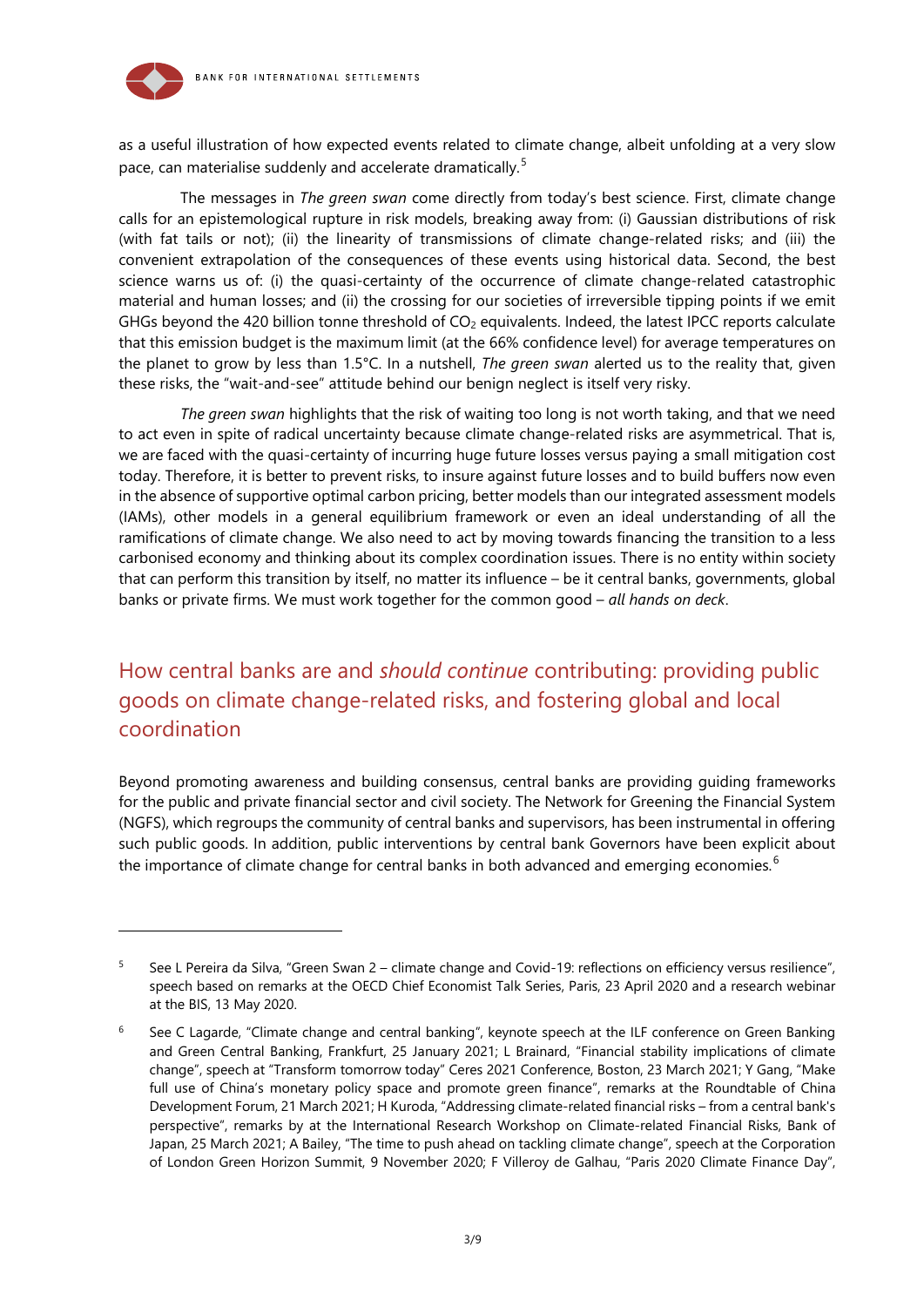

The central banking community is addressing climate change in five key ways. First, they are continuing to improve analytical tools to assess climate change-related risks and test the resilience of our financial sectors, in particular developing new macro models – beyond IAMs or DSGEs – as well as new risk metrics, climate-related stress tests, and scenarios for 1.5°C with sustainable growth for the real economy and financial sector.

Second, central banks are continuing to discuss the scope and role of macroprudential tools and monetary policies, including those for collateral and asset purchase programmes. The Basel Committee, for example, has a task force on climate-related financial risks. These are not trivial issues, and the discussion has to weigh the pros and cons of introducing some form of shadow asset pricing while we still have not been capable of introducing an adequate global real carbon price.

Third, central banks are working on policies for disclosure and accounting standards, together with the Financial Stability Board and its Task Force on Climate-related Financial Disclosures (TCFD), and the International Financial Reporting Standards (IFRS) consultation on sustainability reporting.

Fourth, the central banking community is working to make the taxonomy on green investment products for investors and civil society more consistent, with an emphasis on such things as comparable environmental, social and corporate governance (ESG) criteria and green bond standards.

And finally, the central banking community is seeking a greening of its own assets, such as reserves and pension funds, while offering investment options for investors that favour green finance.

But it doesn't end there. The central banking community is also working to strengthen coordination between local and global agents to avoid free riding and problems arising from collective action, while favouring greater cooperation and helping to find a reasonable balance of burden-sharing for mitigation and adaptation policies. Central banks realise that climate change actions require a significant amount of coordination<sup>[7](#page-3-0)</sup>, especially in the light of governments' commitment to a net zero emissions approach. It requires the involvement of governments, treasuries and fiscal policy to address Pigovian carbon taxes, trading and pricing emissions. It requires international institutions and development banks to help leverage the financing costs of transition and mitigation<sup>8</sup>. Lastly, but equally important, it requires real sector firms, banks, insurance companies, regulators, standard-setters and ratings agencies to ensure consistency with the commitments established.

While recognising the dramatic cost Covid-19 has had on human societies and the global economy, one collateral effect is that the pandemic may have triggered a behavioural change. It showed, overwhelmingly, the evidence of the huge costs of green swans and, amid the pain and suffering, helped

speech at the Paris 2020 Climate Finance Day, Paris, 29 October 2020; J Weidmann, "Climate change and central banks", address at the Deutsche Bundesbank's second financial market conference, Frankfurt am Main, 29 October 2019; A Díaz de León, "Climate change and its impact on the financial system", remarks at the Conference on Climate Change and its Impact on the Financial System, Mexico City, 5 December 2019; R Campos Neto, "BC# Sustainability Agenda", presentation at the launching of the Sustainability agenda, Brasília, 8 September 2020.

<span id="page-3-0"></span><sup>&</sup>lt;sup>7</sup> The need to addressing inclusion, the pandemic and climate change challenges is the priority of the G20 Presidency in 2021; see I Visco, "The G20 under Italy's leadership in 2021", keynote speech at The Global Foundation – Rome Roundtable 2020 "Which way the world after the pandemic? Our inclusive human future", 16–17 November 2020.

<span id="page-3-1"></span>The coordination with United Nations agencies, eg UNEP, and the Bretton Woods institutions, as well as others, is essential. In November 2020, the first Finance in Common Summit assembled 450 public development banks whose annual total investments total about \$2.3 trillion, about 10% of total global investments. The summit aimed at ensuring the recovery from the Covid-19 pandemic is in line with the principles of sustainable finance, the Paris Agreement and a key milestone ahead of the Glasgow Climate Change Conference (COP 26).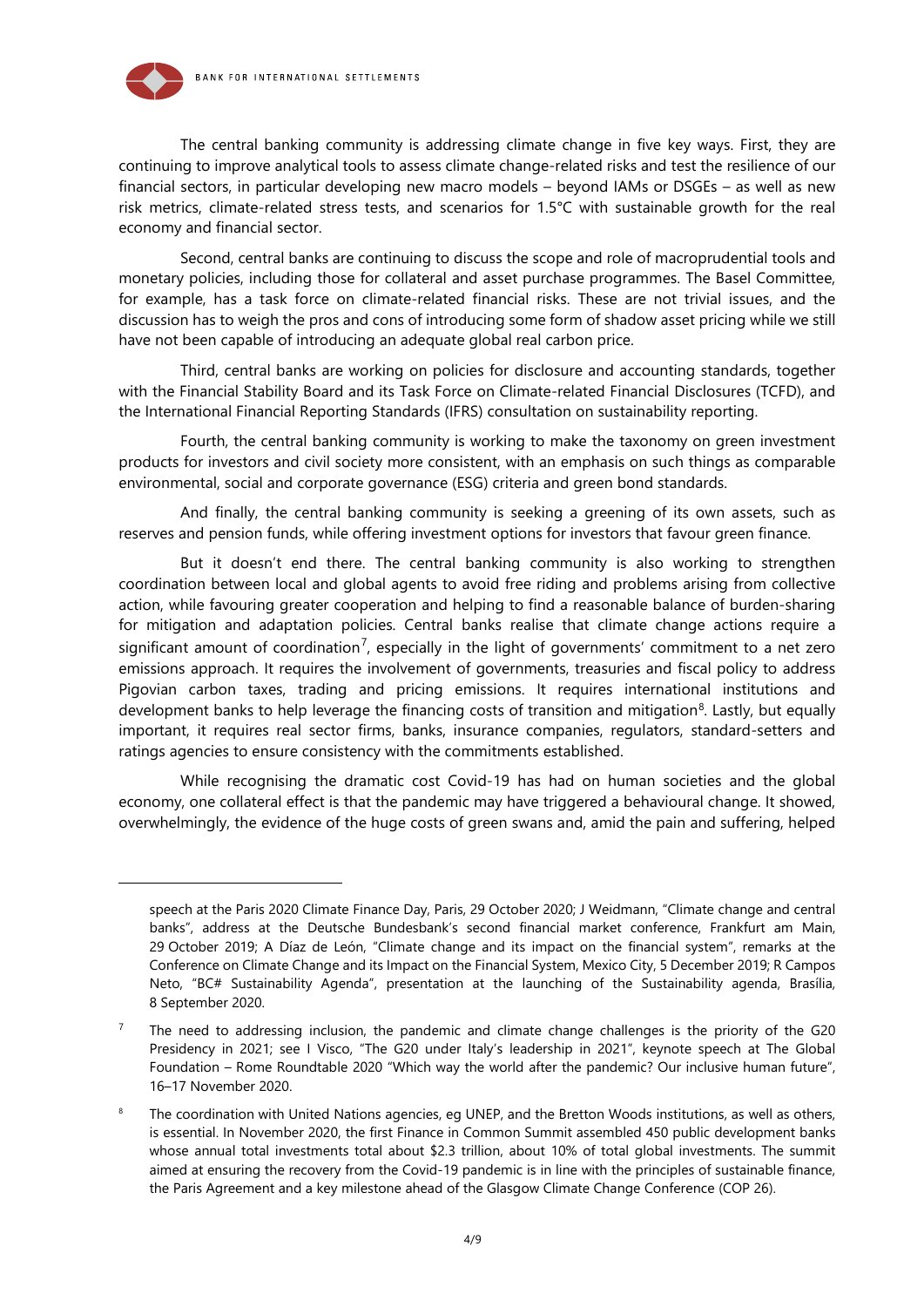

relay to societies, policymakers and the private sector the asymmetric risk-return that global warming entails, and the need for immediate action.

#### The "first-best" solution of combating climate change faces redistributive challenges

Acting now comes with a warning: there *are* distributional consequences of climate change policies and for the transition to be successful, the political economy must be considered. The risks and impact of global warming disproportionately affect poor countries and poor households in rich countries. The global and local short-term social effects of mitigation policies might be regressive on impact before the medium- to long-term welfare benefits materialise. Therefore, there is an urgent need to think about and design such policies keeping in mind compensation and transfers, as these are important elements to build support and fairness. This is not specifically a central bank role, but this concern can be present in the overall coordination process with fiscal authorities.

To change relative prices in our economies to favour less carbon-based production and consumption, the textbook solution is to *fix a price* and internalise the negative externality arising from the emission of GHGs. A carbon price via tax or an emission right is needed, but we now know that it not only presents technical difficulties – such as its transmission to the whole economy – but has a redistributive and therefore also a political impact, particularly because of the diversity of social groups potentially subject to this tax and their uneven capacity to absorb its costs. Any transition to a new carbon regime in a new society has a redistributive impact. In theory, changes happen seamlessly, free of adjustment cost and pain, and entail an instant reallocation of resources to different entities and sectors that emit less carbon. But there is de facto a transition cost with highly significant redistributive consequences. These effects must not be overlooked by economic policymakers as they can exacerbate the inequalities within our societies. If we were to implement good climate policies that could increase inequality and social fragility without considering compensation mechanisms, we could inadvertently trigger a backlash. That applies at both the national and international level. For example, the capacity to finance the transition to a lower carbon economy in India, Brazil or Indonesia is not the same as in Norway, Switzerland or France. That means while working on fixing a suitable price for carbon, we must also look at alternatives and use other complementary instruments, which are also required for this transition. That naturally raises the question of financing the transition and, subsequently, the role of finance. It is vital to know how to finance a transition to make it more likely that it will entail, not as many people fear, an economic contraction, but rather an expansion. It's not a minor issue.

Last but not least, while these are mostly issues for fiscal authorities, central banks are increasingly aware of how inequality can influence the effectiveness of their policies. For example, the issues of transmission across different groups and, implicitly, inequality have featured more prominently in major central banks' current reviews of monetary policy.<sup>[9](#page-4-0)</sup> In practical terms, some central banks are extending their description of the monetary transmission channel to heterogeneous agents and thus are considering the role played by inequality.

<span id="page-4-0"></span><sup>9</sup> See J Powell, "New economic challenges and the Fed's monetary policy review", in *Navigating the decade ahead: implications for monetary policy*, proceedings of the Federal Reserve Bank of Kansas City Jackson Hole symposium, August 2020.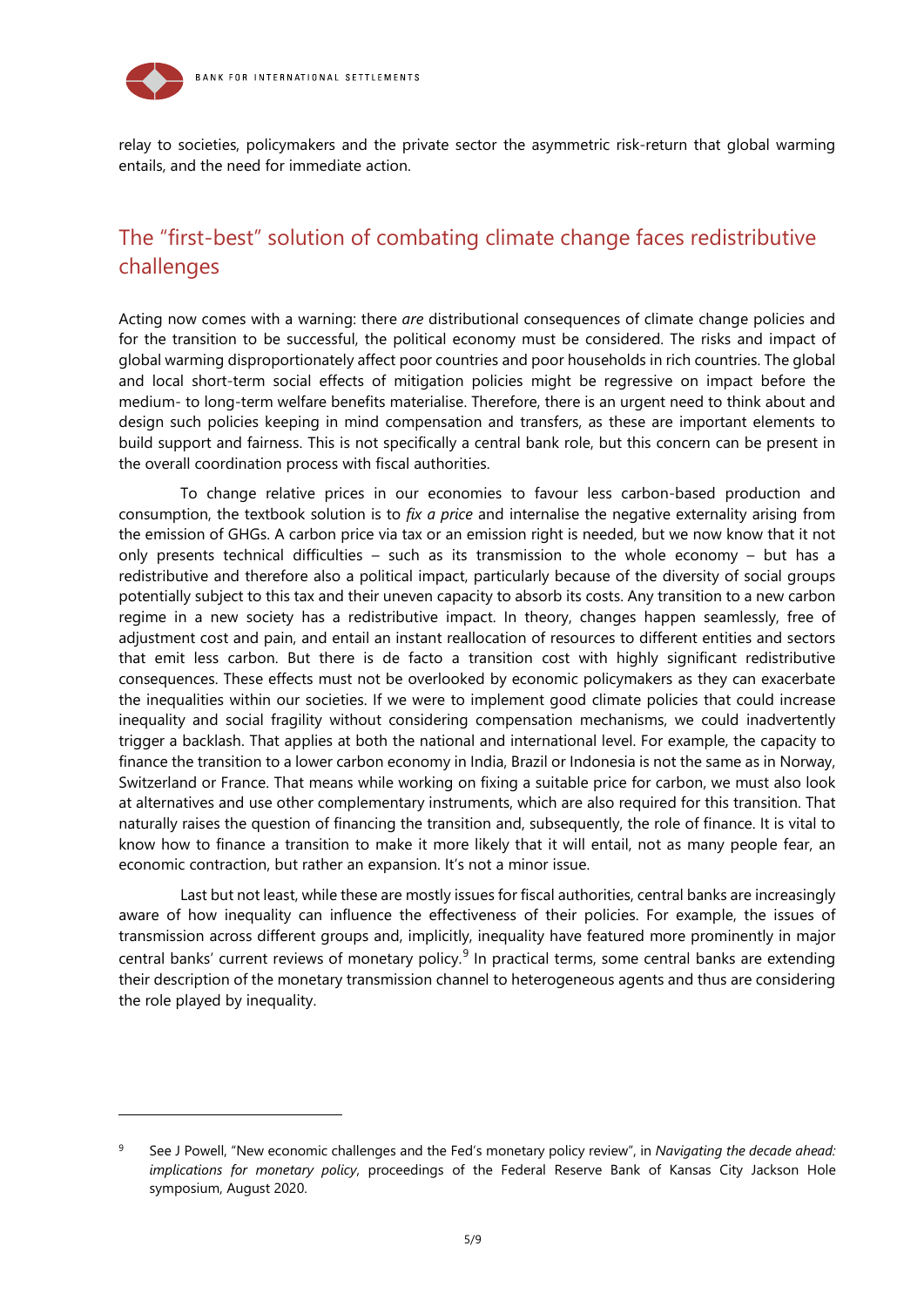

1

### Central banks can enhance the positive role of the financial system in the transition

For a start, it is vital to make the financial system more resilient in the face of the increasingly massive potential costs of accidents caused by extreme natural catastrophes (storms, hurricanes, forest fires etc). We need to reflect on the capital and other buffers that need to be put in place to face these climate shocks, so as to avoid a new global financial crisis. The central bank community is aware of this, and the pandemic has actually proved that the consolidation work undertaken after the Global Financial Crisis added resilience to the financial sector.

Then, we need to look at how to finance the numerous good ideas that are emerging from many quarters. Obviously, supporting innovation in new technologies (clean energy and climate-related R&D) is paramount, as is acting and investing in green infrastructure that uses better standards and lower-carbon production processes.[10](#page-5-0)

Therefore, we need to develop new financial instruments to help us channel savings and invest them into these new fields and help alter investor behaviour. Green finance is, in general, the route the financial sector is thinking of taking in this transition. This sector is looking at new green instruments because it makes business sense as the demand is there. But the financial system's creativity is also responding to a reputational risk. Some governments, companies and portfolio managers are aware of a behavioural change among consumers and investors, for example in Norway with the sovereign wealth fund, or BlackRock or Amundi.<sup>[11](#page-5-1)</sup> There is a growing willingness on the part of the entire financial sector to improve the clarity and taxonomy of these new instruments and central banks and regulators are helping to incentivise this process. How exactly can we improve the definition of a green bond? How can we better illustrate and bring together the various concepts behind ESG criteria in a given financial instrument? What are the implications of the risks and returns of investing in such a product? These new demands can improve investor behaviour and the way in which certain financial institutions present these products to finance a transition. When we put all this together, we are assembling the various pieces of what could later be a consistent new macroeconomic policy for addressing climate change.

<span id="page-5-0"></span><sup>10</sup> Chapter 11 of Bill Gates' *How to avoid a climate disaster* (2021) provides an extensive list of practical ideas and suggestions with related institutional changes.

<span id="page-5-1"></span><sup>&</sup>lt;sup>11</sup> Regarding governments, 113 countries have committed to be mostly carbon-neutral by 2050, representing about 50% of world GDP, and nine have set legally binding targets. Among asset owners, \$5.1 trillion is committed through the Net-Zero Asset Owner Alliance, and among asset managers, \$9 trillion is committed through the Net Zero Asset Managers Initiative. In June 2019, Norway's sovereign wealth fund (managing \$1 trillion in assets) signalled a gradual fossil fuel divestment policy. In his annual letter to CEOs on 14 January 2020, BlackRock's Larry Fink said, "Climate change is become a defining factor in companies' long-term prospects … awareness is rapidly changing, and I believe we are on the edge of a fundamental reshaping of finance." BlackRock's assets under management are around \$7 trillion. In Europe, at Amundi (about \$1.7 trillion under management), Frédéric Samama has been instrumental in the Portfolio Decarbonisation Coalition, the creation of low-carbon indices, and one of the world's biggest green bond funds.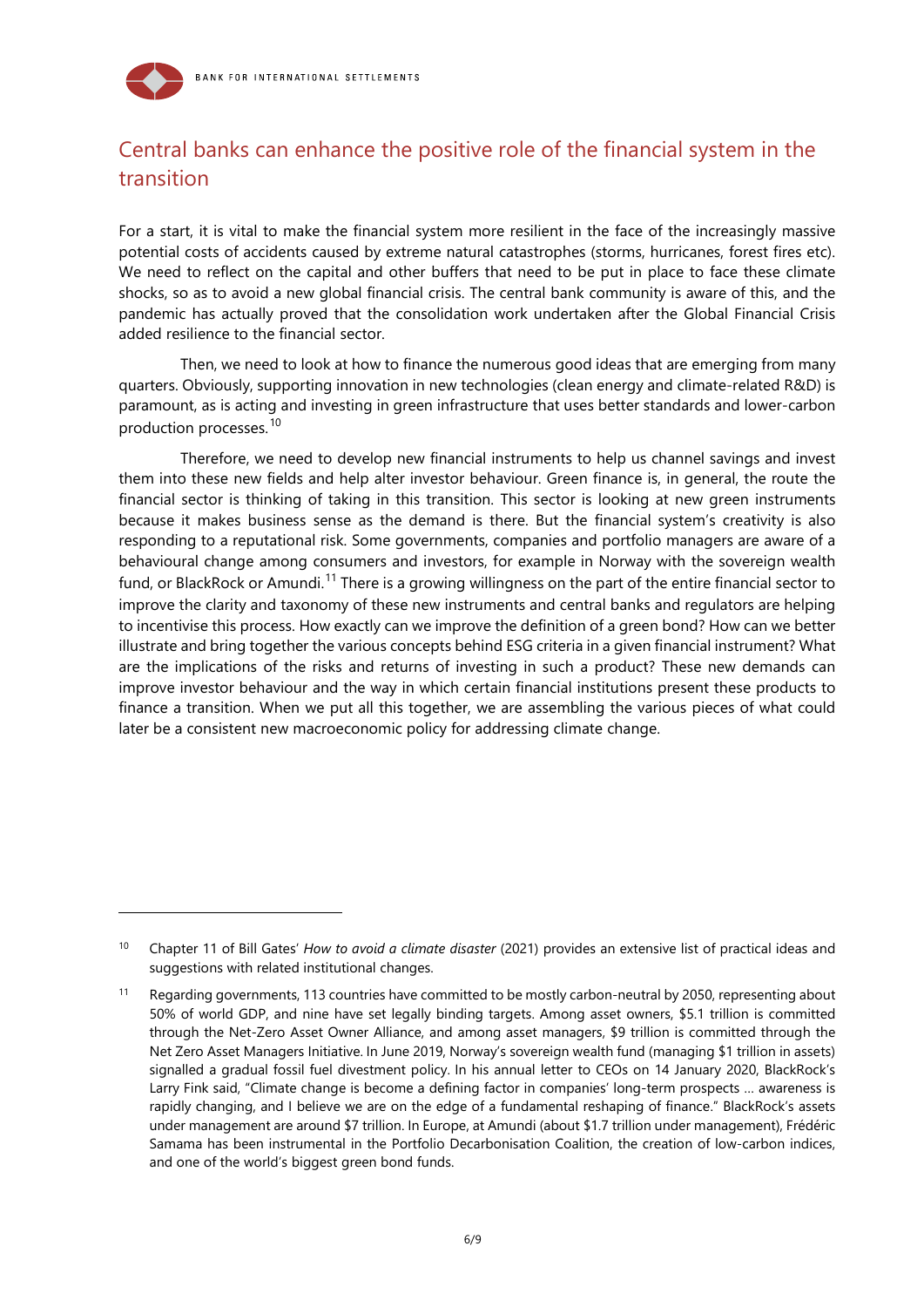

## Conclusions: never "waste a crisis". Use the Covid-19 crisis as an opportunity to aim at sustainable and more inclusive recovery

Central banks have been acting in significantly to mitigate the pandemic's devastating effects. They have also coordinated with other actors, as mentioned above. They have been contributing to promote new ideas for green finance. Why is this transition so critical, and why is it important to find the means to finance it?<sup>[12](#page-6-0)</sup> My short answer is because it will increase the likelihood of an expansionist outcome that, in turn, will help overcome the political economy and redistributive challenges alluded to earlier. Chart 1 shows a hypothetical example of the opportunities the Covid-19 crisis can offer.



#### Chart 1: Post-Covid recovery: the role of green finance

As we already know, the Covid-19 pandemic made global GDP growth (solid black line in the stylised Chart 1) fall dramatically. In an uneven way in many countries, we are beginning to witness a Vshaped recovery, or rather a "square root", as activity levels have yet to return to pre-Covid levels $^{13}$  $^{13}$  $^{13}$ . What type of recovery can we expect from now? Could it combine a rebound in activity, job creation and a greener economy? At first

glance, this crisis is so severe that it would be better not to set extra goals and instead accept a more "brown" recovery, with an upturn based on the traditional instruments and technologies that stimulate employment and economic activity. A recovery powered in part by green investment is represented by the green dotted line: it would be slower as it would take longer to mobilise the technologies that are slightly more expensive. This chart, admittedly rudimentary and simplistic and which is not a forecast, illustrates how more green finance (with debt and equity) in the transition with more green technologies can hasten the availability and impact of new technological solutions.<sup>[14](#page-6-2)</sup> Green financing instruments for investment in innovation and more risk-taking may offer the possibility to increase the pace of the recovery, substitute our existing capital stock faster, incentivise shifts in consumption and push it higher, to that solid green line, which would enable a recovery trajectory that would be quicker over the medium term than the traditional recovery fuelled by the type of consumption and production we had pre-Covid. The challenge is to use the current crisis as an opportunity to accelerate the transformation of our societies using new

-

<span id="page-6-0"></span><sup>&</sup>lt;sup>12</sup> See K Georgieva (IMF Managing Director), "Securing a green recovery: the economic benefits from tackling climate change), remarks at the PBC-IMF High-Level Seminar on Green Finance and Climate Policy, 15 April 2021; and F Elderson (NGFS Chair), "A green light to lead us on the path of economic recovery", remarks at the 11th edition of the Petersberg Climate Dialogue: Financing Climate Ambition in the context of Covid-19, 29 April 2020.

<span id="page-6-1"></span><sup>13</sup> See IMF, *World Economic Outlook: Managing Divergent Recoveries*, Spring 2021.

<span id="page-6-2"></span><sup>14</sup> A more sober but still supportive view is J Pisani-Ferry, "A credible decarbonization agenda can help strengthen Europe's economy", PIIE, 9 December 2019.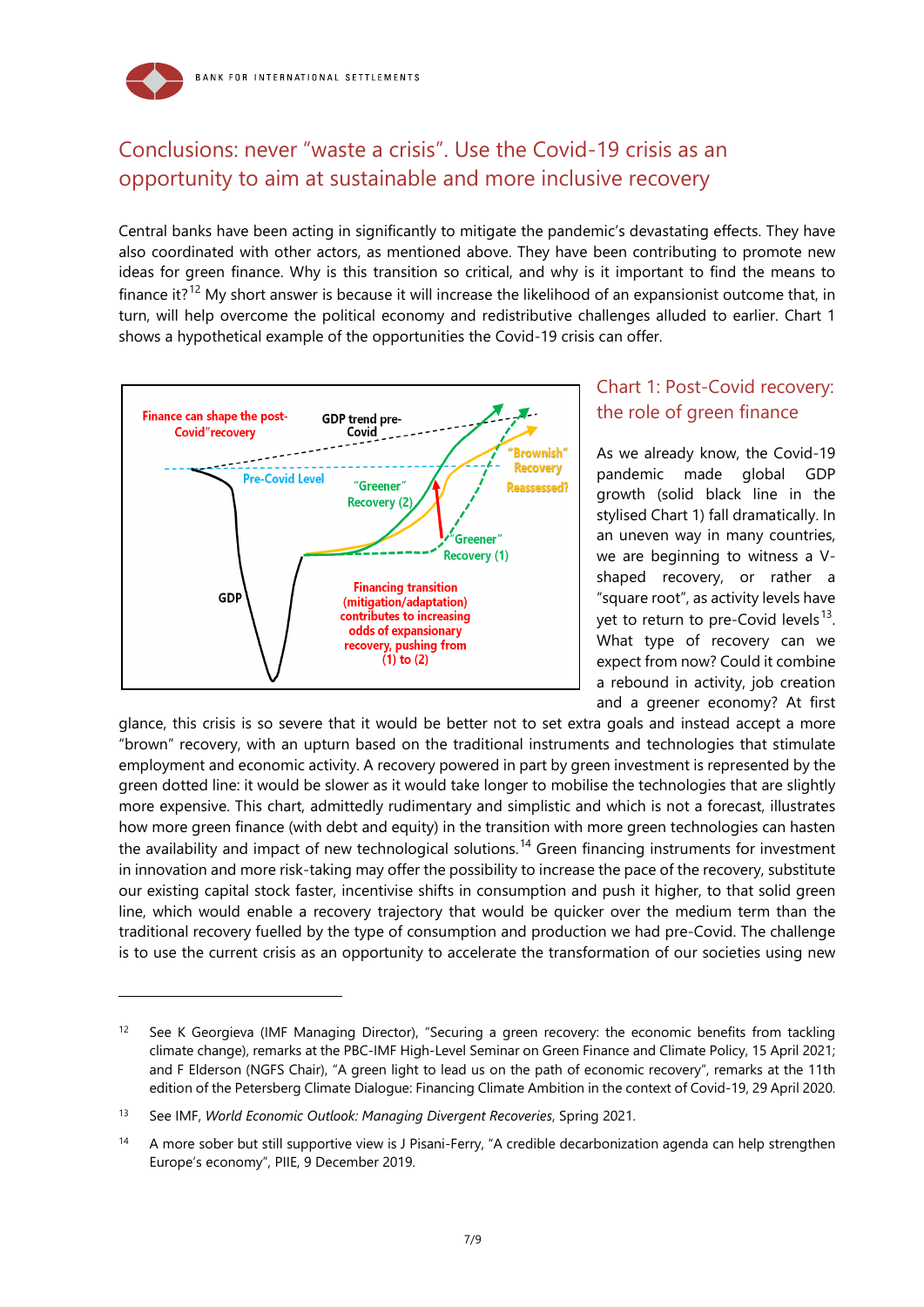

instruments to finance innovation, a kind of Schumpeterian creative destruction.<sup>[15](#page-7-0)</sup> And indeed, in 2021 this is being implemented in the United States and Europe, with bold action being taken aiming at both sustainability and more inclusion.<sup>[16](#page-7-1)</sup>

Is that path totally unrealistic? No, it isn't. If we move from a macroeconomic to a project perspective, a study by Nick Stern and Joseph Stiglitz<sup>[17](#page-7-2)</sup> compares the different public policy measures that can be implemented to boost a recovery, for example research, infrastructure investments etc. Chart 2 shows the growth activity multipliers on the horizontal axis to the right, and the impact of the reduction in negative climatic effects on the vertical axis.



-

#### Chart 2: Possible projects for a green recovery

Different economic policy measures and eligible projects are points on this diagram, and we ideally would like these measures to be in the upper-right quadrant, where the projects have a strong impact on activity (high budgetary multiplier) and a strong mitigating impact on climate risk. The study provides at least four good examples of that: greener infrastructure, the search for alternative energies, research and

development led by the private sector but also by the public sector, and connectivity and virtual infrastructure.

That means there are projects for relaunching the economy and, at the same time, carefully choosing the effects of this relaunch from the perspective of a transition and fighting climate change. Therefore, having the debt and equity financing for these projects is key since most of these new endeavours will represent a higher risk. The private financial sector has a role to play, but green R&D innovation will also require a longer-term return horizon that the public sector can provide and the coordination of all these actions. This coordination must include governments, regulators, international organisations and central banks. It is indispensable, not only on the supply side, ie technology, including financial technology, but also on the demand side, meaning the behaviour of each one of us. What will

<span id="page-7-0"></span><sup>15</sup> This is the point made in P Aghion, C Antonin and S Bunel, "Innovation verte et croissance soutenable", in *Le pouvoir de la destruction créatrice*, 2020.

<span id="page-7-1"></span><sup>&</sup>lt;sup>16</sup> The European Green Deal is a multi-year package of at least €1 trillion in investment as a strategy committing to zero net emissions of greenhouse gases by 2050, betting on turning climate and environmental challenges into opportunities, and making the transition just and inclusive for all. The Biden infrastructure plan is a \$2 trillion plan to overhaul and upgrade US infrastructure while taking into account climate risk and resilience. In addition, US Treasury Secretary Janet Yellen reaffirmed President Biden's \$1.9 trillion coronavirus relief package: "it's the right size to address the very significant problem that we have"; see J Yellen, ABC news interview by J Arnholz, 14 March 2021.

<span id="page-7-2"></span><sup>&</sup>lt;sup>17</sup> C Hepburn, B O'Callaghan, N Stern, J Stiglitz and D Zenghelis, "Will Covid-19 fiscal recovery packages accelerate or retard progress on climate change?", *Oxford Review of Economic Policy*, no 36, S1, May 2020.